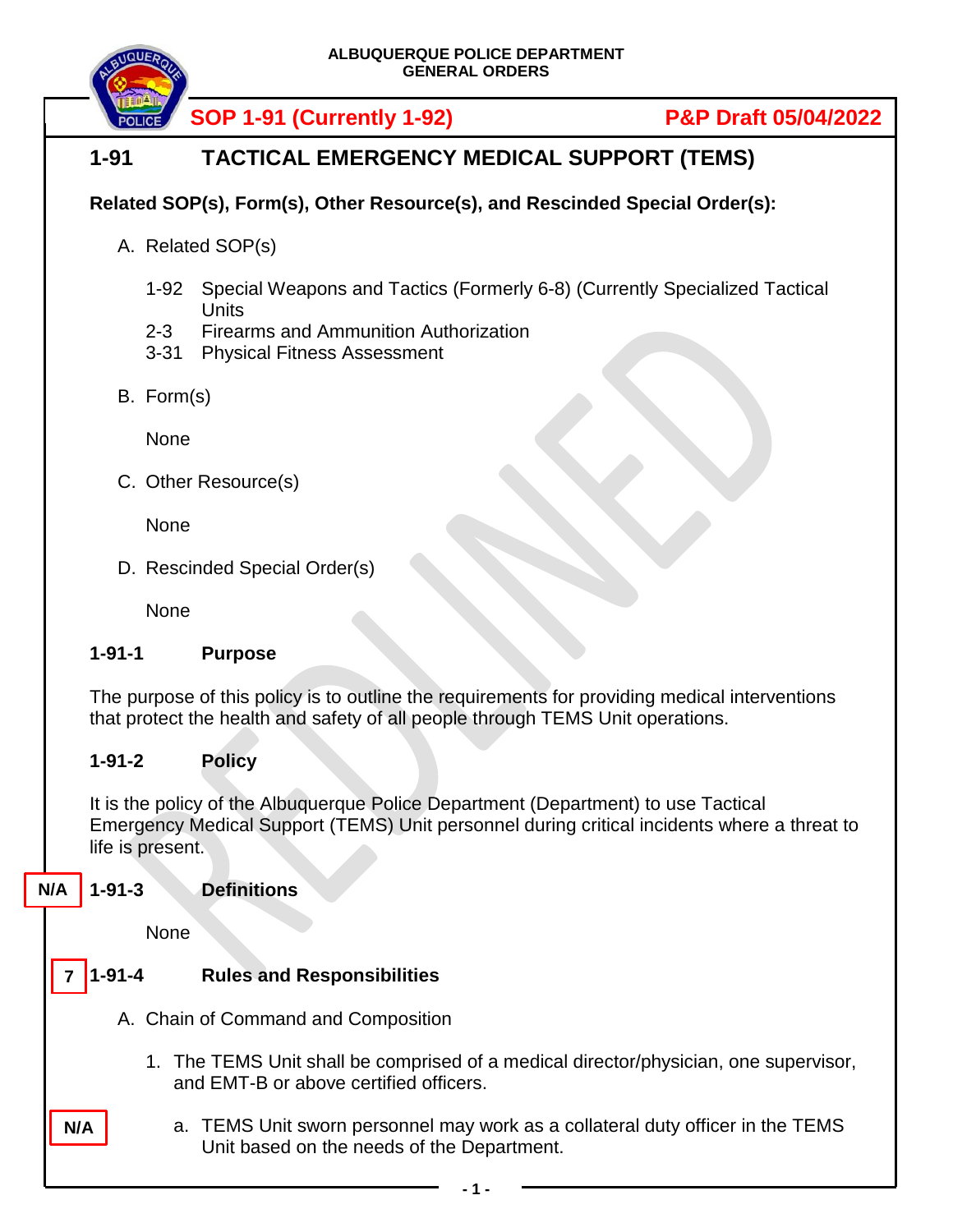**ALBUQUERQUE POLICE DEPARTMENT GENERAL ORDERS**



# **SOP 1-91 (Currently 1-92) P&P Draft 05/04/2022**

- 2. Medical Director
	- a. The Medical Director for the TEMS Unit shall:
		- i. Be a board-certified emergency medicine physician who has completed an Emergency Medicine residency training program and fellowship;
		- ii. Respond to call-outs;
		- iii. Attend training days when available
		- iv. Be available for direction either in-person or over a Department-issued cellular telephone; and
		- v. Provide both direct and indirect care while functioning as the onsite Medical Control and Emergency Physician (MCEP).
			- 1. When working as the MCEP, the Medical Director shall coordinate with local emergency medical services (EMS) and fire services personnel to provide safe and effective care to those individuals that are injured during tactical activations.
- 3. TEMS Unit sworn personnel shall:
	- a. At a minimum, maintain a current EMT-B license;
	- b. Maintain a current State of New Mexico Law Enforcement Instructor Certification;
	- c. Follow Bernalillo County EMS protocols; and
	- d. Meet the requirements of the Medical Director.

#### B. Training **6**

- 1. TEMS Unit sworn personnel shall:
	- a. Attend monthly, specialized training or any other training as directed by the Division Commander; and
	- b. Once a year, participate in the Department-mandated physical fitness assessment to ensure they meet the minimum performance requirements, consistent with SOP Physical Fitness Assessment.
		- i. TEMS Unit sworn personnel shall be allowed to re-test within one (1) month of failing a physical fitness assessment.
		- ii. If TEMS Unit sworn personnel do not pass the physical fitness assessment within one (1) month of re-testing, they shall be removed from the TEMS Unit, unless there is a documented injury.

### C. Uniforms

**6**

- 1. The Commander over the TEMS Unit shall determine the appropriate uniform for TEMS Unit personnel.
- 2. Collateral TEMS Unit sworn personnel shall wear the uniform designated for their regular assignment when not acting in a TEMS Unit capacity, unless their immediate supervisor approves of them wearing the TEMS Unit uniform.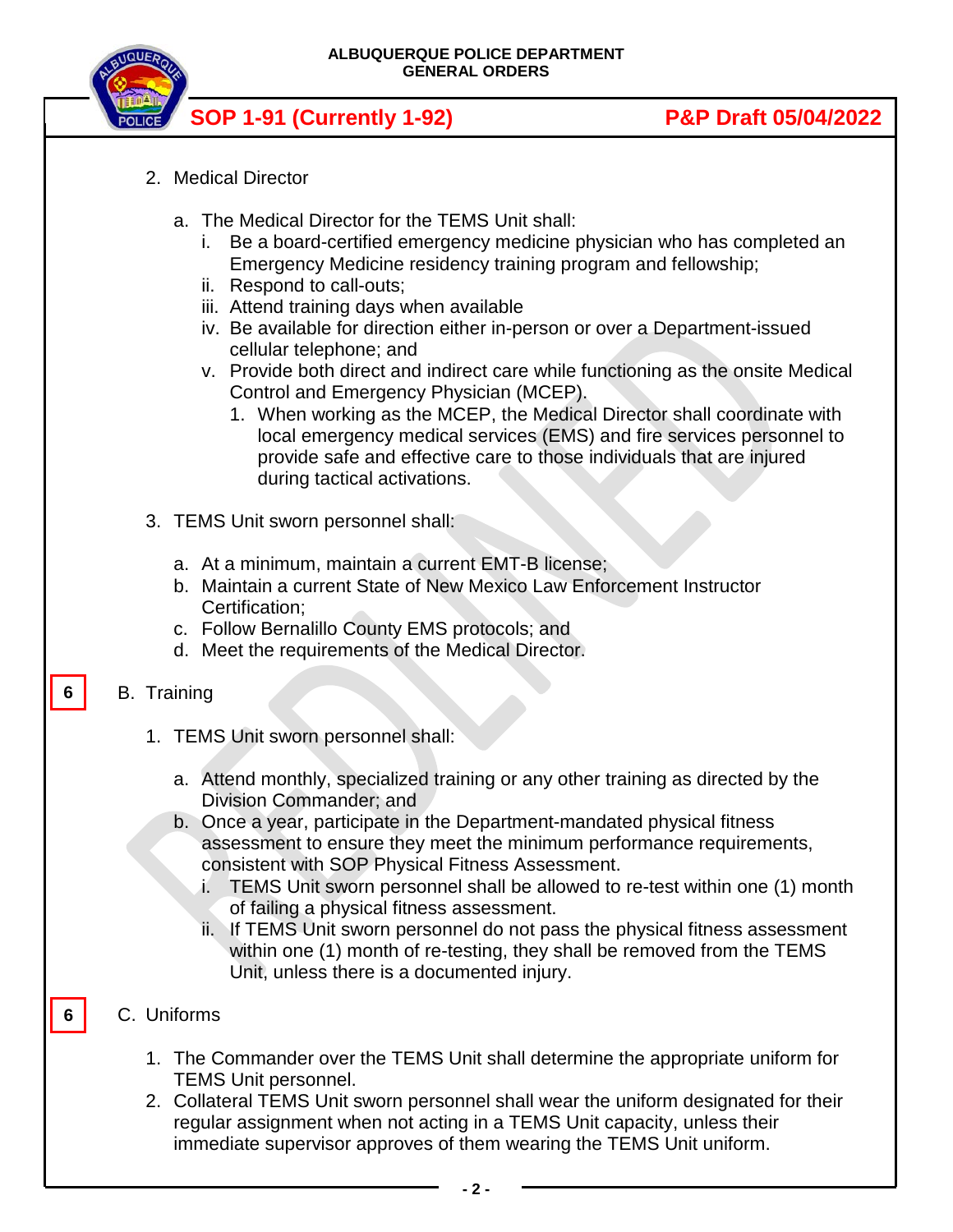

- D. TEMS Unit Sworn Personnel Responsibilities
	- 1. TEMS Unit sworn personnel shall abide by the rules set forth in this Standard Operating Procedure (SOP).
		- a. Any violation of the rules shall result in disciplinary action and/or removal from the TEMS Unit.
	- 2. TEMS Unit sworn personnel shall not:
		- a. Be the primary responding officer for a call for service when medical interventions, beyond basic assessments of life, are performed and criminal charges are present, so that criminal investigations are not compromised by medical privacy laws;
			- i. When two TEMS Unit officers are the only officers on scene, one may retain the role of primary officer when the situation allows.
		- b. Be used as part of the entry team during tactical activations or as supplemental personnel during tactical activations; or
		- c. Discuss mission assignment details with Department personnel who are not assigned to the TEMS Unit beyond what is required to provide adequate medical care for patients.

**5**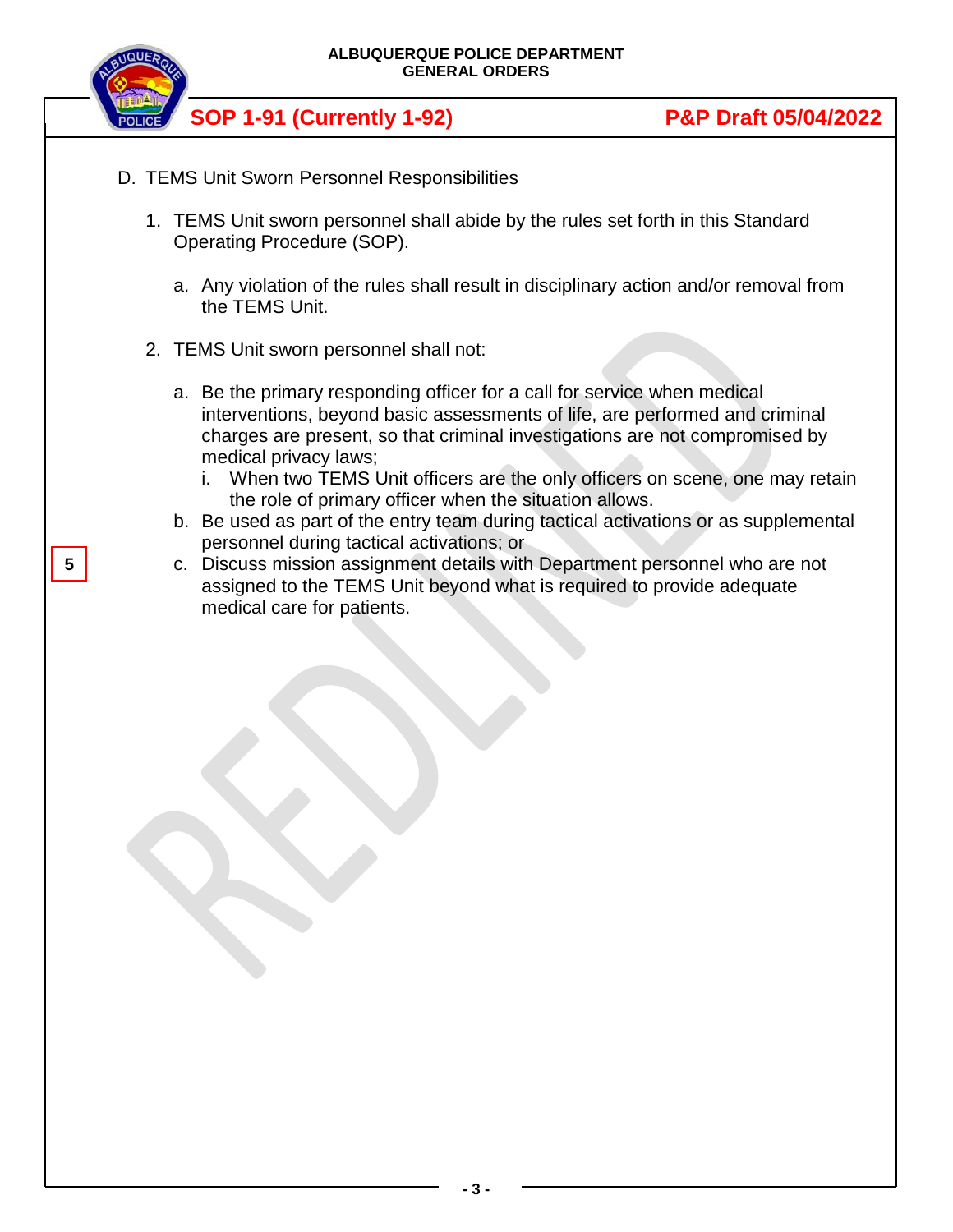## **1-91 TACTICAL EMERGENCY MEDICAL SUPPORT (TEMS)2 SPECIALIZED TACTICAL UNITS**

**Related SOP(s):**, Form(s), Other Resource(s), and Rescinded Special Order(s):

A. Related SOP(s)

1-92 Special Weapons and Tactics (Formerly 6-8) (Currently Specialized

Tactical Units

2-3 Firearms and Ammunition Authorization

3-31 Physical Fitness Assessment

B. Form(s)

None

C. Other Resource(s)

None

D. Rescinded Special Order(s)

None

### **1-912-1 Purpose**

The purpose of this policy is to outline the requirements for providinge medical interventions that furtherprotect the health and safety for of all personspeople associated with police operations and during tactical activationsthrough TEMS Unit operations. ...

## **1-912-2 Policy**

It is the policy of the Albuquerque Police Department (Department) to utilizeuse Tactical Emergency Medical Support (TEMS) sworn Unit Oofficerspersonnel during critical incidents where a threat to life is present.tactical activations and during calls for service that are handled by to assist Tactical/ Open Space Section personnel....

#### **1-912-3 Definitions N/A**

**None** 

**1-912-411 Tactical Emergency Medical Support (TEMS) Rules and Responsibilities 7**

A. **TEMS OrganizationGeneral Rules**Chain of Command and Composition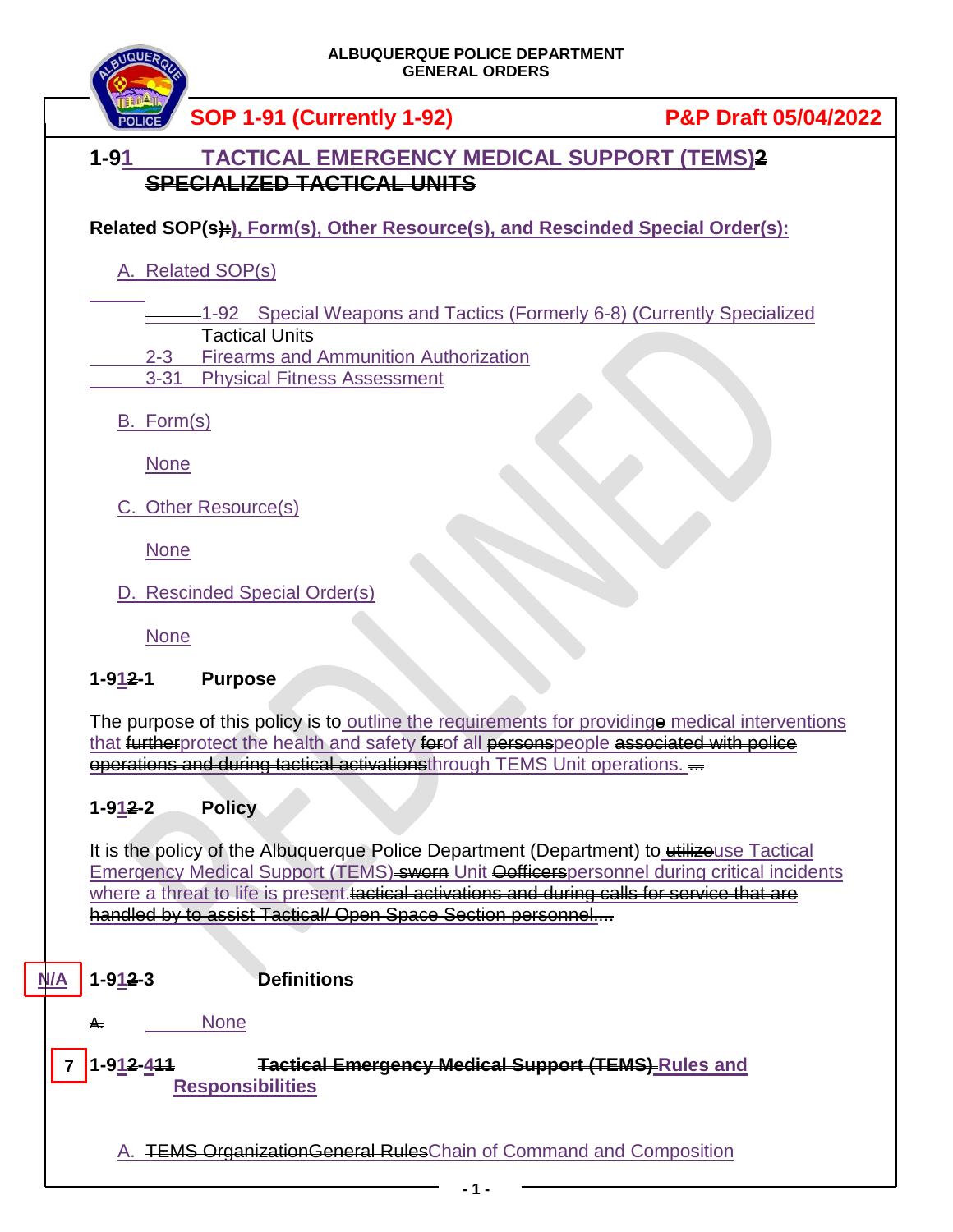| <b>INQUE</b> |  | ALBUQUERQUE POLICE DEPARTMENT<br><b>GENERAL ORDERS</b>                                                                                                                                                                                                                                                                                                                                                                                                                                                                                                                                                                                                                                    |                                 |  |
|--------------|--|-------------------------------------------------------------------------------------------------------------------------------------------------------------------------------------------------------------------------------------------------------------------------------------------------------------------------------------------------------------------------------------------------------------------------------------------------------------------------------------------------------------------------------------------------------------------------------------------------------------------------------------------------------------------------------------------|---------------------------------|--|
|              |  | <b>SOP 1-91 (Currently 1-92)</b>                                                                                                                                                                                                                                                                                                                                                                                                                                                                                                                                                                                                                                                          | <b>P&amp;P Draft 05/04/2022</b> |  |
|              |  | The Tactical Commander shall oversee TEMS sworn personnel while present on                                                                                                                                                                                                                                                                                                                                                                                                                                                                                                                                                                                                                |                                 |  |
|              |  | during a tactical activation.                                                                                                                                                                                                                                                                                                                                                                                                                                                                                                                                                                                                                                                             |                                 |  |
|              |  | 1. The TEMS Unit will shall be comprised of a medical director/physician, one<br>supervisor, and EMT-B or above certified officers.                                                                                                                                                                                                                                                                                                                                                                                                                                                                                                                                                       |                                 |  |
| N/A          |  | a. TEMS Unit sworn personnel may work as a be-collateral duty officer in the<br>TEMS Unit, based on the needs of the Department.                                                                                                                                                                                                                                                                                                                                                                                                                                                                                                                                                          |                                 |  |
|              |  | 2. Medical Director                                                                                                                                                                                                                                                                                                                                                                                                                                                                                                                                                                                                                                                                       |                                 |  |
|              |  | a. The Medical Director for the TEMS will Unit shall:<br>+Be a residency trained, board certified board-certified emergency medicine<br>physician who has completed an Emergency Medicine residency training<br>program and -fellowship; Emergency Medical Services (EMS) fellowship.<br>ii. The Medical Director will respond to call-outs;<br>iii. and aAttend training days when available<br>iv. Be available for direction either in-person or over a Department-issued<br>cellular telephone; and<br><del>;. and</del><br>v. The Medical Director will pProvide both direct and indirect care while<br>functioning as the onsite Medical Control and Emergency Physician<br>(MCEP). |                                 |  |
|              |  | 1. When working as the MCEP, Tthe Medical Director when working as the<br><b>MCEP will-shall coordinate with local emergency medical services (EMS)</b><br>and fire services personnelEMS/Fire Services to provide safe and<br>effective care to those individuals that are injured during tactical<br>activations.                                                                                                                                                                                                                                                                                                                                                                       |                                 |  |
|              |  | <u>The Medical Director for TEMS is to be available for Medical direction either in-</u><br>person or over a dDepartment-issued cellular telephone.                                                                                                                                                                                                                                                                                                                                                                                                                                                                                                                                       |                                 |  |
|              |  | The TEMS shall be comprised of a:<br>A mmedical director or /physician who completed a fellowship in emergency<br>medical services and who is board certified in emergency medicine;, and<br>An collatoral duty officer who is licensed as an Emergency Medical Technician-<br>Basic (collatoral EMT-B) cortified and who is working in a collatoral duty<br><del>capacityd sworn personnel.</del><br>AThen officer shall mMeet the approval of the, Tactical Commander, and<br><b>Medical Director to work with TEMS.</b>                                                                                                                                                                |                                 |  |
|              |  | <b>Medical Director</b>                                                                                                                                                                                                                                                                                                                                                                                                                                                                                                                                                                                                                                                                   |                                 |  |
|              |  | <del>The Medical Director shall:</del>                                                                                                                                                                                                                                                                                                                                                                                                                                                                                                                                                                                                                                                    |                                 |  |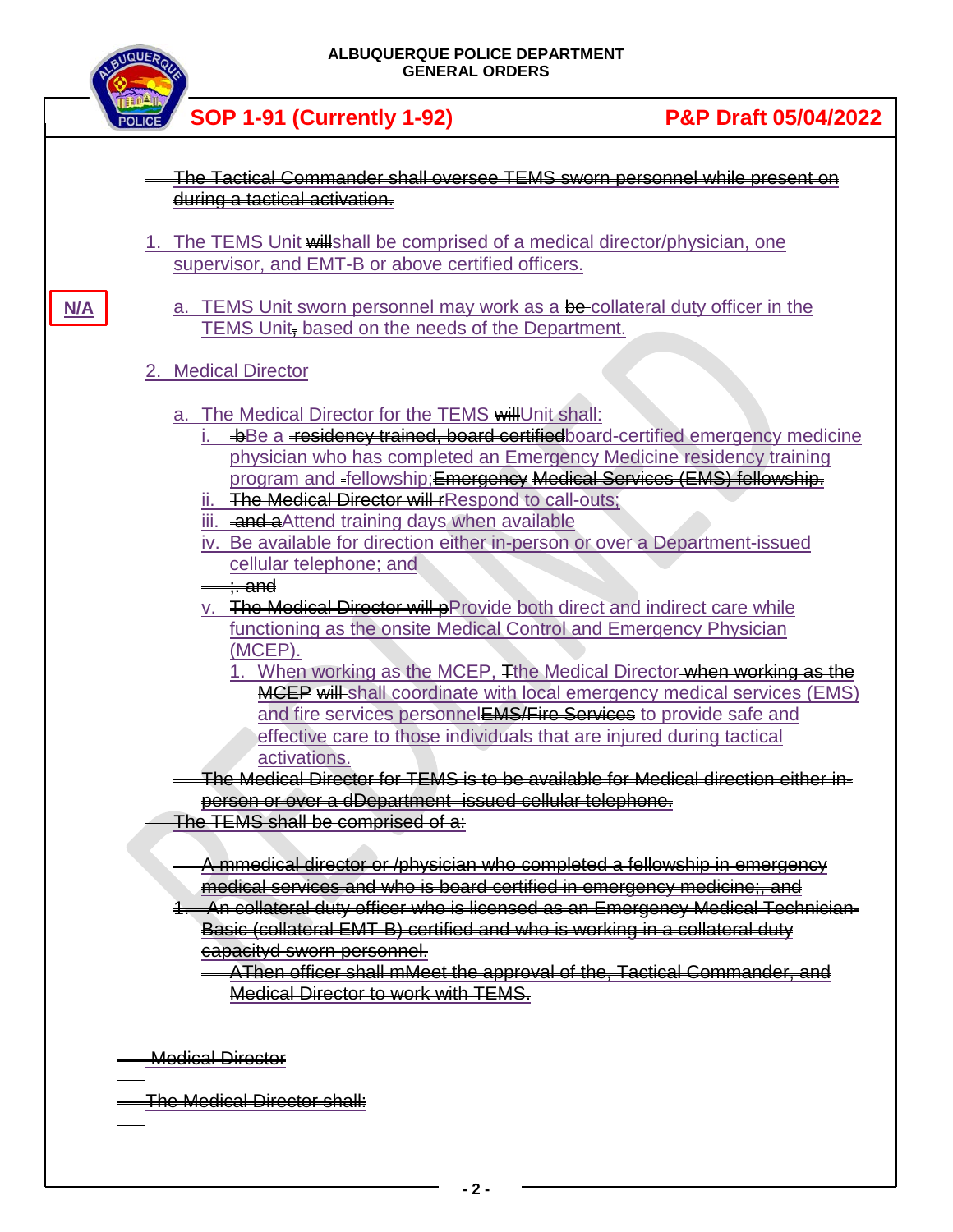#### **ALBUQUERQUE POLICE DEPARTMENT GENERAL ORDERS**



 **SOP 1-91 (Currently 1-92) P&P Draft 05/04/2022**

- The Medical Director for TEMS shall bBe a residency trained, board certified emergency medicine physician who has completed an Emergency Medical Services (EMS) fellowship.
- The Medical Director shall rRespond to ninety percent (90%) of all tactical activations; and
- Coordinate with local emergency medical services and fire services to provide safe and effective care to those individuals who arewere injured during a tactical activations; and
- aAttend training days...

The Medical Director shall coordinate with local EMS/Fire Services to provide safe and effective care to those individuals that are injured during tactical activations.

Professional Licensure **7**

The Medical Director shall:

- Mmaintain an unrestricted medical license that is issued by the State of New Mexico; and
- Meet the Triennial ccContinuing medical education requirements during each triennial renewal cycle.
- Requirements and Selection
	- Shall maintain all medical licenses and certifications to include but not limited to:

New Mexico medical licensure; or

- **Emergency Medical Technician (EMT) licensure.**
- **Maintain Yearly Continuing Medical Education:**

Shall be willing to be on an on-call status.

- 3. TEMS Unit sworn personnel shall:
	- a. At a minimum, TEMS sworn personnel shall maintain a current New Mexice Emergency Medical Technician (EMT)EMT-B license; and
	- b. Maintain a current State of New Mexico Law Enforcement Instructor Certification; .
	- c. Follow Bernalillo County EMS pProtocols; and
	- d. Meet the requirements of the Medical Directord.
	- Meet the cCcontinuing medical education requirements as set forth by state requirements; during each biennial renewal cycle.

### B. Training

**6**

1. TEMS Unit sworn personnel shall: **<sup>6</sup>**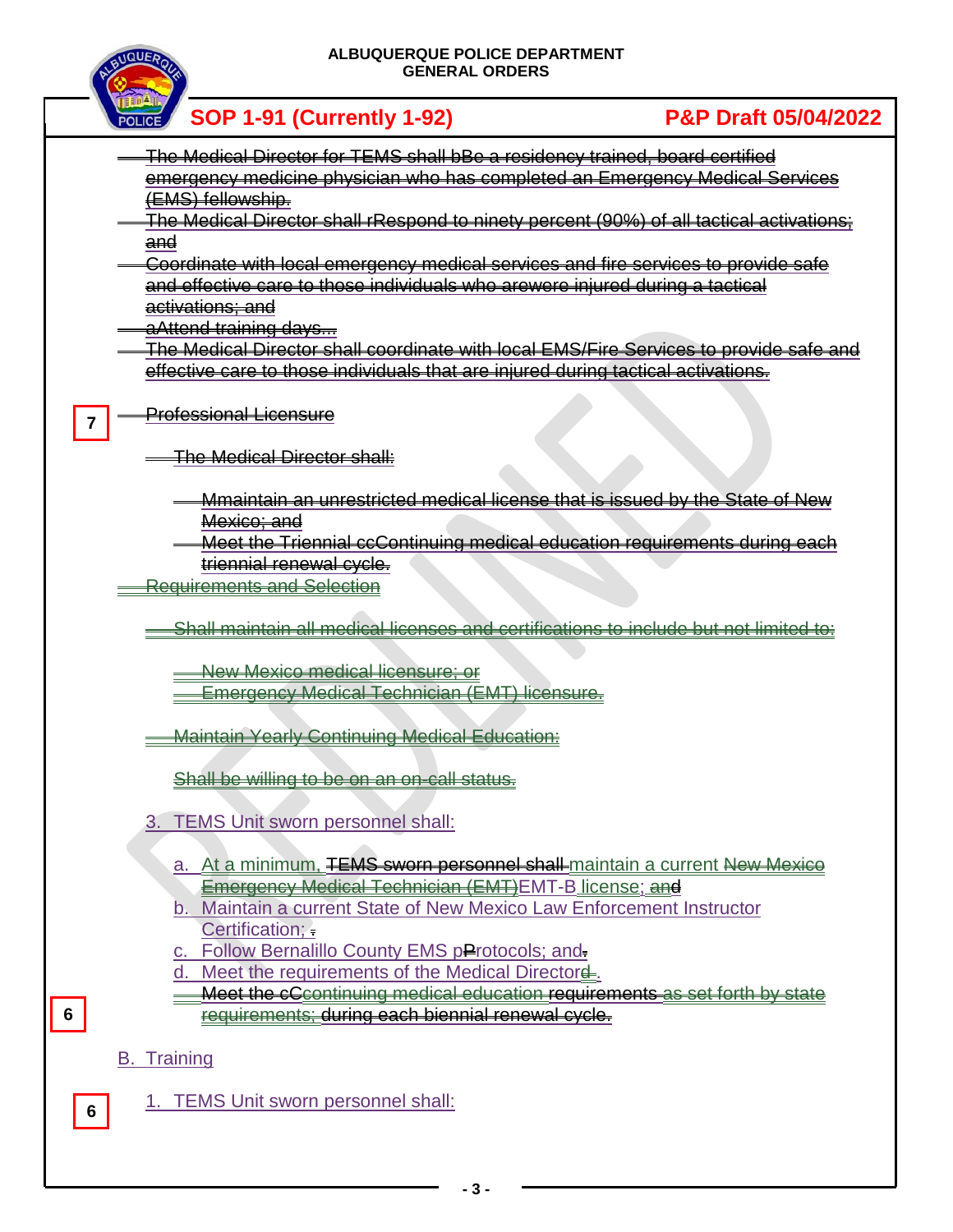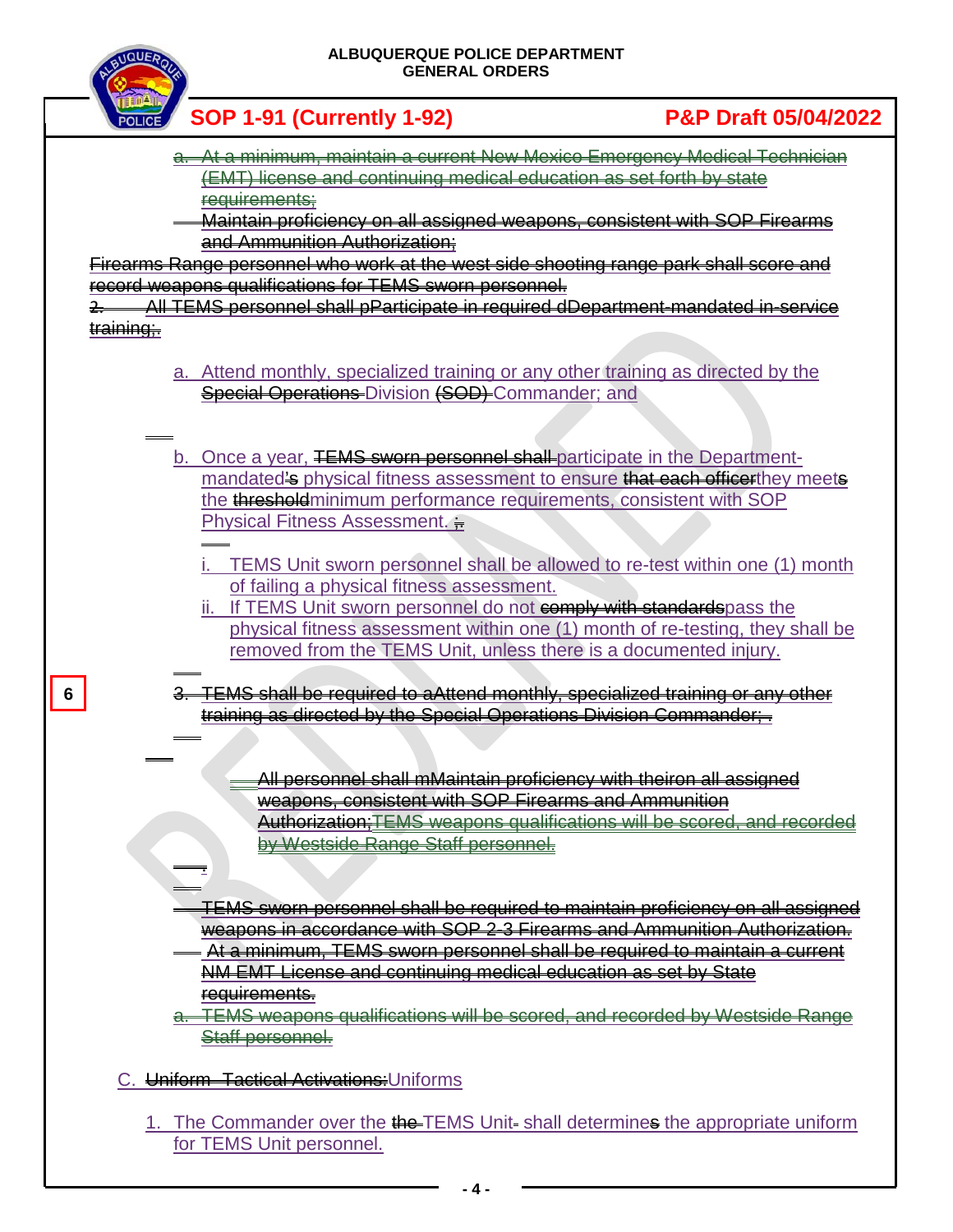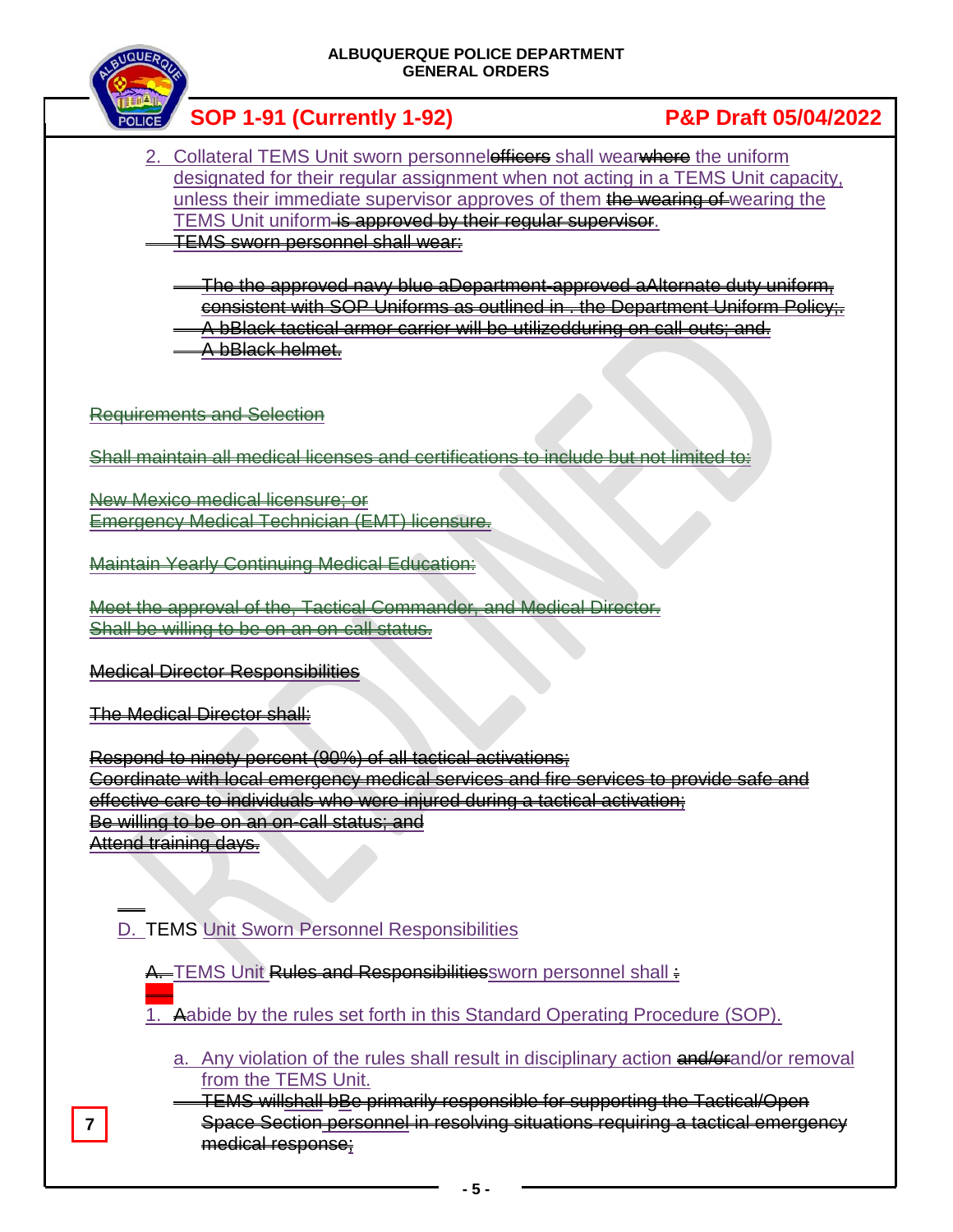

|   | POLICE SOP 1-91 (Currently 1-92)                                                                                                                                                                                                                                                                                                                                                                                                                                                    | <b>P&amp;P Draft 05/04/2022</b> |
|---|-------------------------------------------------------------------------------------------------------------------------------------------------------------------------------------------------------------------------------------------------------------------------------------------------------------------------------------------------------------------------------------------------------------------------------------------------------------------------------------|---------------------------------|
|   | TEMS willshall rRespond to all tactical activations, or when requested by the<br>EOD Sergeant to EOD activations at the direction of the Tactical Commander.;<br><u>TEMS personnel shall mMaintain communication with the supervisor or team</u><br>members while on assignment;-                                                                                                                                                                                                   |                                 |
| 6 | <b>TEMS personnel shall cCommunicate by using the call number assigned to</b><br>them, or be properly loggingged on to the mMobile Dispatch Tdigital terminal<br><del>(MDT)KDT system;.</del><br><b>TEMS personnel shall pProvide the SOD Aadministrative superviser a written</b><br>inventory of Department-issued property and personal property that<br>(Departmental and personal) that isthey carryied in their assigned vehicle for<br><del>tactical activations; and.</del> |                                 |
| 6 | <b>TEMS personnel shall ilmmediately report any losts or damaged of SOD</b><br>property to the SOD aAAdministrative sSupervisor.<br>. TEMS sworn personnel shall be prepared to undergo stand for formal and<br>informal inspections of their person and SOD equipment upon request by<br>their SOD AAdministrative sSupervisor.                                                                                                                                                    |                                 |
|   | At the direction of the Tactical Commander, TEMS may be utilized used for the<br>following assignments:                                                                                                                                                                                                                                                                                                                                                                             |                                 |
|   | Public events involving a significant numbers of spectators:<br><b>Dignitary protection details; and</b><br>As requested by the Chief of Police or their designee.                                                                                                                                                                                                                                                                                                                  |                                 |
|   | 2. TEMS Unit sworn personnel willshall not:                                                                                                                                                                                                                                                                                                                                                                                                                                         |                                 |
|   | a. <b>Take primary</b> Be the primary responding officer for on the CFSa call for service<br>when medical interventions, beyond basic assessments of life, are performed<br>and criminal charges are present, so that criminal investigations are not<br>compromised by medical privacy laws;-<br>When two TEMS Unit officers are the only officers on scene, one may retain<br>the role of primary officer when the situation allows.                                              |                                 |
| 5 | Bbe used as part of the entry team during SWAT tactical activations or<br>6.b.<br>as supplemental personnel during tactical activations-; or TEMS personnel<br>willshall not perform any duties not part of the TEMS' job description.                                                                                                                                                                                                                                              |                                 |
|   | 8. TEMS personnel willshall maintain communication with the supervisor or<br>team members while on assignment.                                                                                                                                                                                                                                                                                                                                                                      |                                 |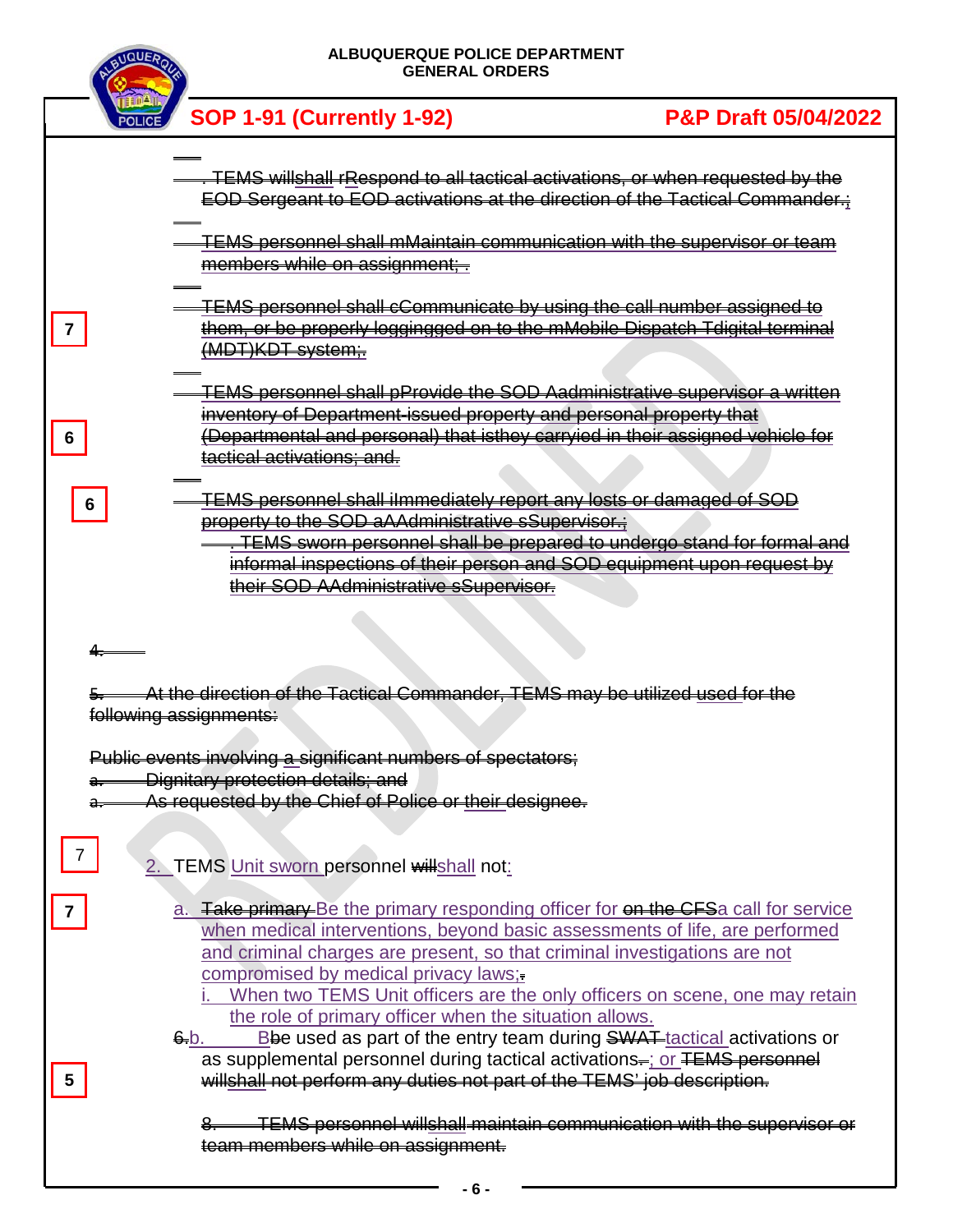|                              | <b>ALBUQUERQUE POLICE DEPARTMENT</b><br><b>GENERAL ORDERS</b>                                                                                                                                                                                                                                                                                                                           |                                 |  |  |
|------------------------------|-----------------------------------------------------------------------------------------------------------------------------------------------------------------------------------------------------------------------------------------------------------------------------------------------------------------------------------------------------------------------------------------|---------------------------------|--|--|
|                              | <b>SOP 1-91 (Currently 1-92)</b>                                                                                                                                                                                                                                                                                                                                                        | <b>P&amp;P Draft 05/04/2022</b> |  |  |
|                              | 10. TEMS personnel willshall communicate by using the call number assigned to<br>them, or be properly logged on to the KDT system.                                                                                                                                                                                                                                                      |                                 |  |  |
| 5 <sub>5</sub>               | <b>TEMS personnel willshall not dDiscuss mission assignment details with</b><br>$\bigoplus C$ .<br>Department personnel who are not assigned to the the team TEMS Unit, beyond<br>what is required to provide adequate medical care for patients.                                                                                                                                       |                                 |  |  |
| N/A                          | 13. TEMS personnel are expected to keep themselves in good physical condition.                                                                                                                                                                                                                                                                                                          |                                 |  |  |
| $\overline{7}$               | 14. TEMS personnel willshall provide the SOD ir supervisor Administrative<br>supervisor a written inventory of property (Departmental and personal) that is<br>carried in their assigned vehicle for tactical activations                                                                                                                                                               |                                 |  |  |
| 6                            | 15. TEMS personnel willshall immediately report any loss or damage of SOD<br>property to the SOD Administrative supervisor. Department property to their<br>supervisor so that it can be replaced.<br><b>TEMS personnel shall be prepared to stand for formal and informal inspections of</b><br>their person and SOD equipment upon request by their SOD Administrative<br>supervisor. |                                 |  |  |
|                              | 16. Any violation of the rules set forth above willshall result in disciplinary action and/or<br>removal from TEMS.                                                                                                                                                                                                                                                                     |                                 |  |  |
| $\overline{7}$<br>$\epsilon$ | 17. TEMS personnel willshall be prepared to stand for formal and informal inspections<br>of their person and equipment upon request by their supervisor.                                                                                                                                                                                                                                |                                 |  |  |
|                              | <b>B. TEMS Organization</b>                                                                                                                                                                                                                                                                                                                                                             |                                 |  |  |
|                              | The Tactical Commander willshall oversee TEMS supervisors and officers.sworn<br>personnel while present on a tactical activation.<br>1. The TEMS willshall be comprised of a medical director/physician, one collateral<br><b>EMT-B certified supervisor, and collateral EMT-B certified officerssworn personnel.</b>                                                                   |                                 |  |  |
| 2. Medical Director          |                                                                                                                                                                                                                                                                                                                                                                                         |                                 |  |  |
|                              | The Medical Director for TEMS willshall be a residency trained, board certified<br>emergency medicine physician who has completed an Emergency Medical<br>Services (EMS) fellowship.<br>-The Medical Director willshall respond to 90% of tactical activations call-outs<br>and attend training days- when available.                                                                   |                                 |  |  |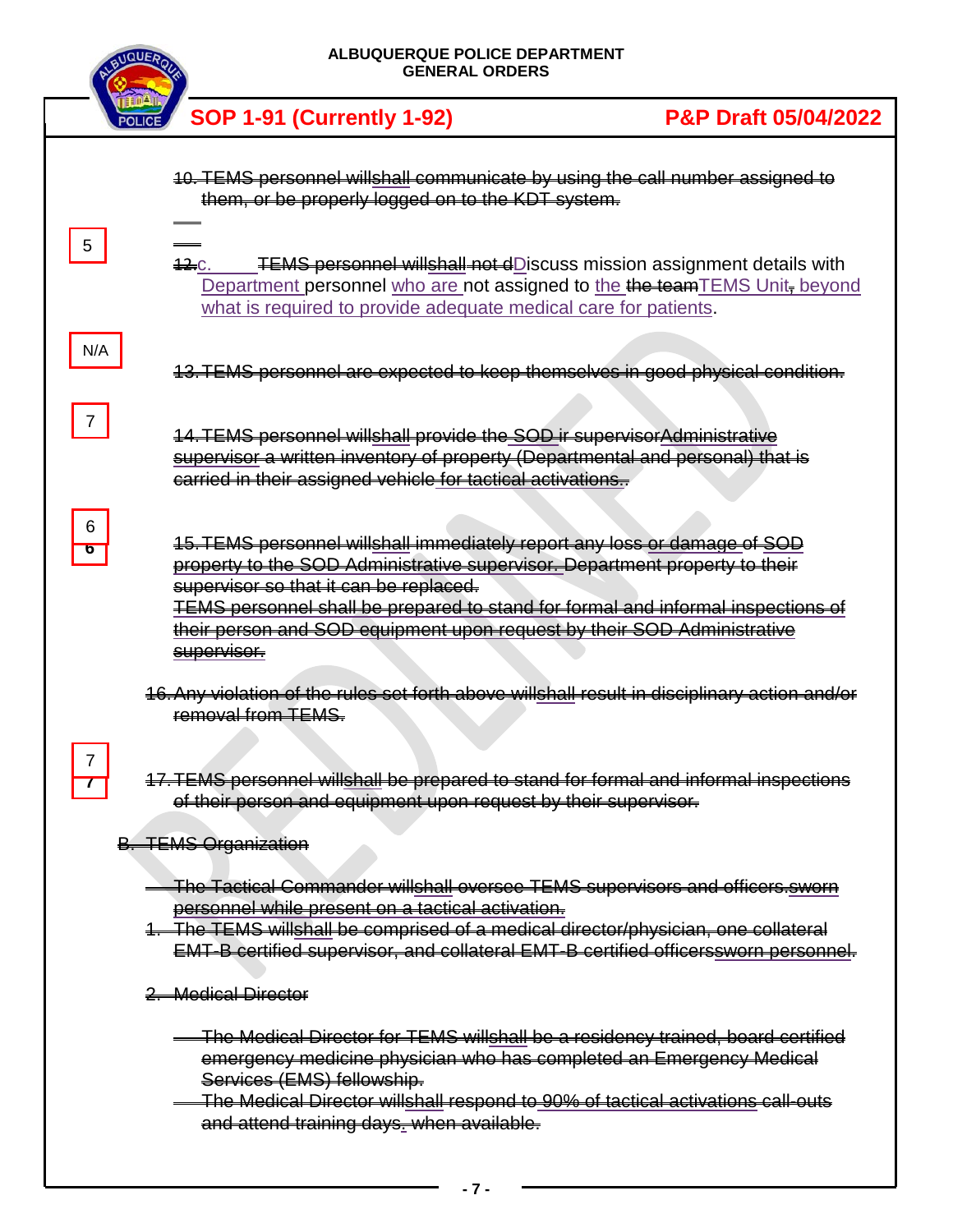

- a. The Medical Director willshall provide both direct and indirect care while functioning as the onsite Medical Control and Emergency Physician (MCEP). The MCEP willshall coordinate with local EMS/Fire Services to provide safe and effective care to those individuals that are injured during tactical activations.
- 3. TEMS Supervisor duties shall include, but are not limited to the following:
	- a. The TEMS Supervisor shall be directly responsible to the Tactical Commander.
	- b. The TEMS Supervisor shall be assigned to TEMS on a voluntary basis only;
	- c. The TEMS Supervisor shall be prepared to work alone if required;
	- d. The TEMS Supervisor shall maintain a professional working relationship with other members of TEMS as well as members of other Divisions of the Department in the interest of a coordinated police effort;
	- e. The TEMS Supervisor shall be responsible for the on-call schedule and ensure it is distributed to all other TEMS OfficersSworn personnel;
	- The TEMS Supervisor shall be responsible for personnel reporting to their assignments properly equipped and on time;
	- g. The TEMS Supervisor shall maintain an up-to-date list of phone numbers and addresses of team members; and
	- h. The TEMS Supervisor shall be responsible for training subordinates in leadership in the event of their absence.

G. Training

**6**

6

**7** 7

- 1. All TEMS personnel willshall participate in required department in-service training.
- 2. Once a year, TEMS officers willsworn personnel shall participate in the Department's physical assessment to ensure that each officer meets the threshold performance requirements.
	- a. Personnel failing to meet minimum standards willshall be given three months to successfully complete the test. If the agility test is failed the second time, the officer willshall be removed from the team.
	- b. TEMS officers mustsworn personnel shall complete each category of the assessment with a minimum rating of sixty percent (60%).
	- c. TEMS officers willsworn personnel shall be allowed to re-test within three one months of failing a physical fitness assessment. If TEMS officerssworn personnel do not comply with standards within three one months, they willshall be removed from TEMS, unless there is a documented injury.
- 3. TEMS willshall be required to attend monthly specialized training or any other training as directed by the SOD Commander.
- 4. All personnel willshall maintain proficiency with their assigned weapons.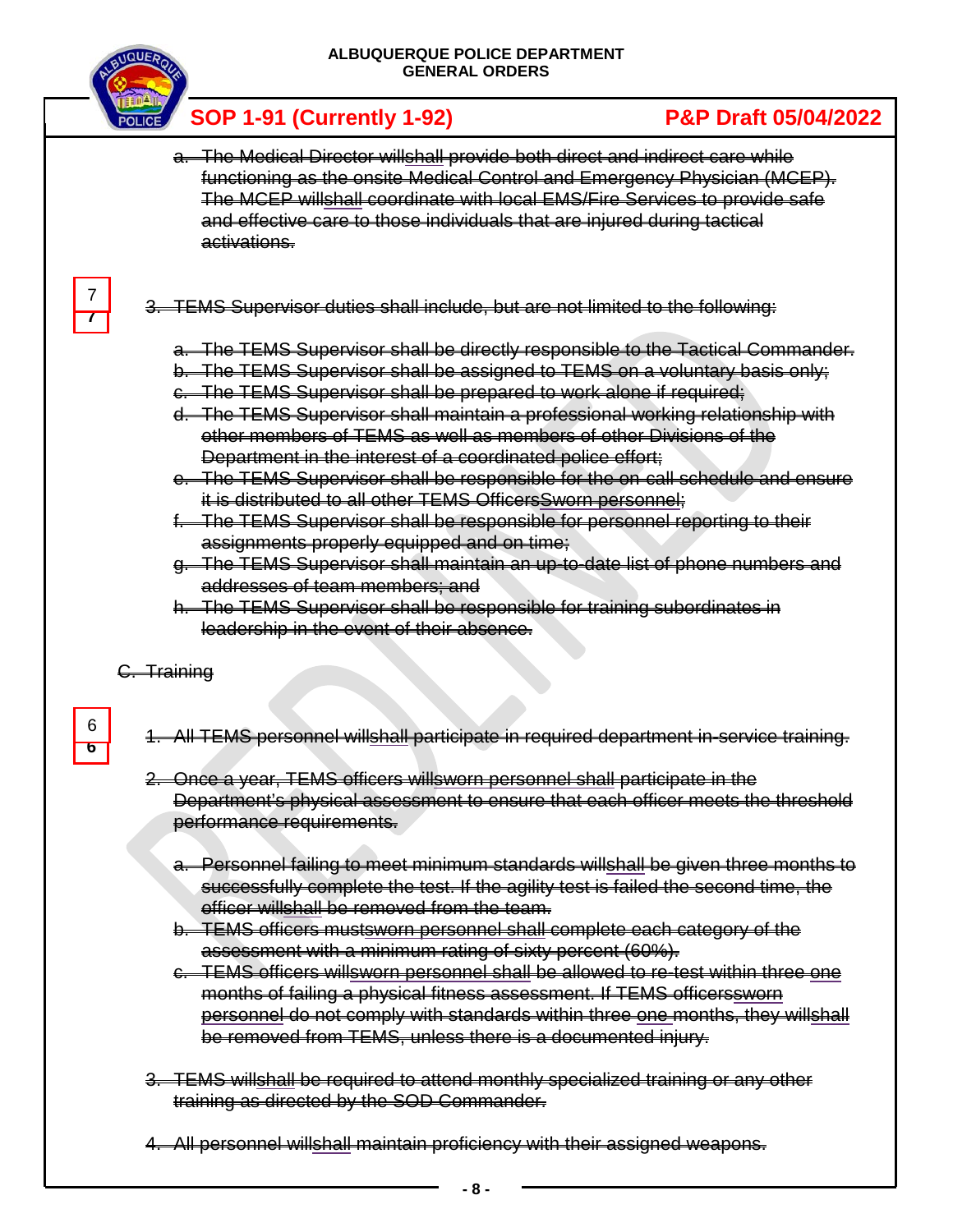

- a. TEMS officers willsworn personnel shall be required to maintain proficiency on all assigned weapons in accordance with SOP 2-3 Firearms and Ammunition Authorization.
- At a minimum, TEMS officers willsworn personnel shall be required to maintain a current NM EMT License and continuing medical education as set by State requirements.
- b. TEMS weapons qualifications will be scored, and recorded by Westside Range Staff personnel.
- D. Uniform- Tactical Activations:
	- TEMS willshall wear the approved navy blue alternate uniform as outlined in follow the same uniform requirements as the Tactical Section. Refer to the Department Uniform Policy.
	- Black tactical armor carrier will be utilized on callouts.
	- 1. Black helmet.
- E. Cooperation and Coordination
	- 1. TEMS personnel within the inner perimeter willshall function to allocate, manage, and provide intelligence to responding Fire/EMS services at the outer perimeter. Albuquerque Fire Rescue (AFR) personnel willshall remain on scene to transport officerssworn personnel in need of hospital medical care and coordinate Albuquerque Ambulance Service transport for non-city employees. Information provided willshall be:
		- a. Ingress/egress routes;
		- b. Number of victims;
		- c. Nature of injuries;
		- d. Need for additional resources; and
		- e. Threat assessment.
	- 2. When possible, the supervisor in charge of the operation willshall attend the appropriate briefing sessions in the concerned area command. Care mustshall be used when disseminating information so that the integrity of the mission is not compromised.
- F. Requirements and Selection
	- 1. MustShall maintain all medical licenses and certifications to include but not limited to:

NMNew Mexico medical licensure; or a. Emergency Medical License/Technician (EMT License ) licensure.

2. Maintain Yearly Continuing Medical Education: